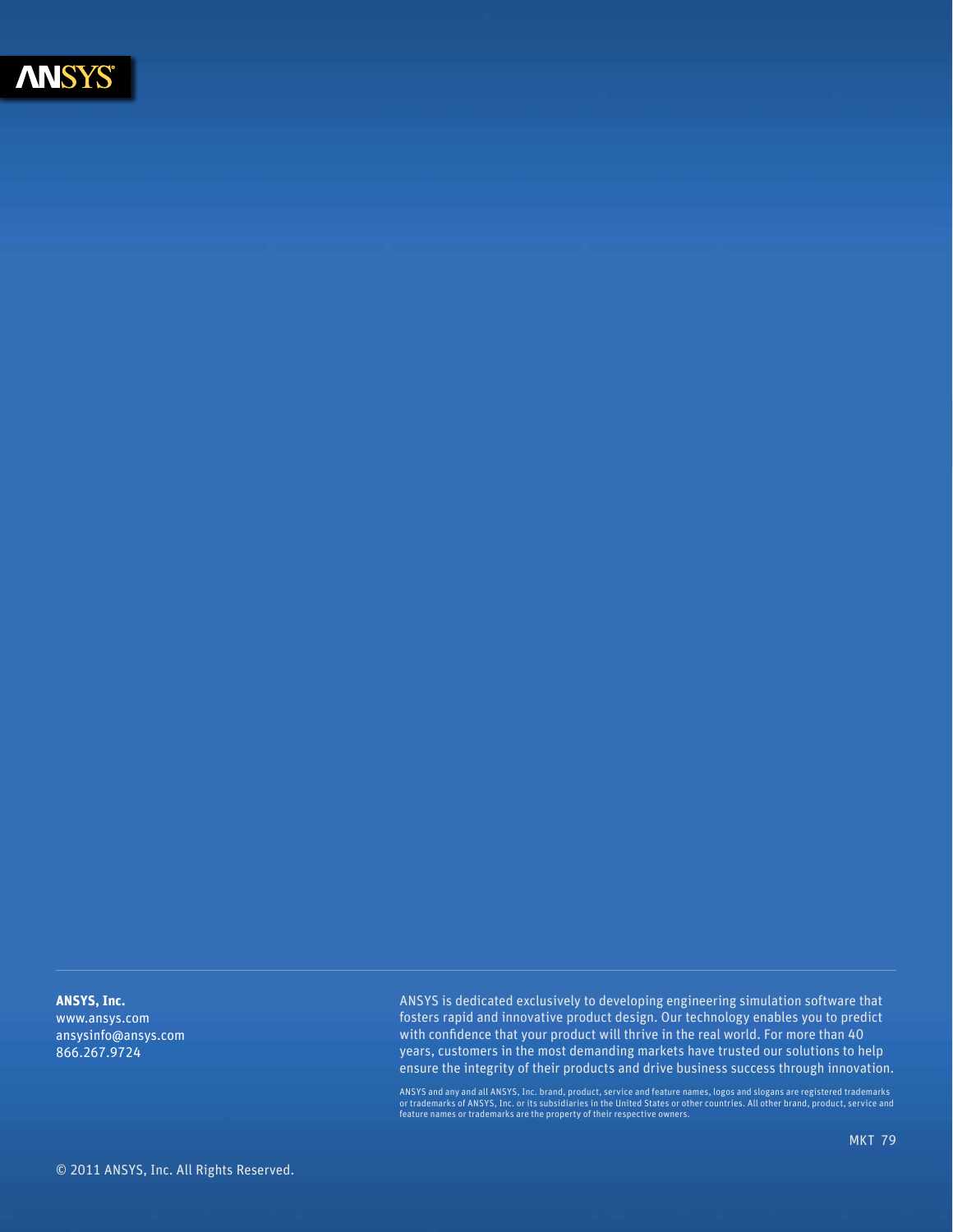**Realize Your Product Promise™**



# Fluid Dynamics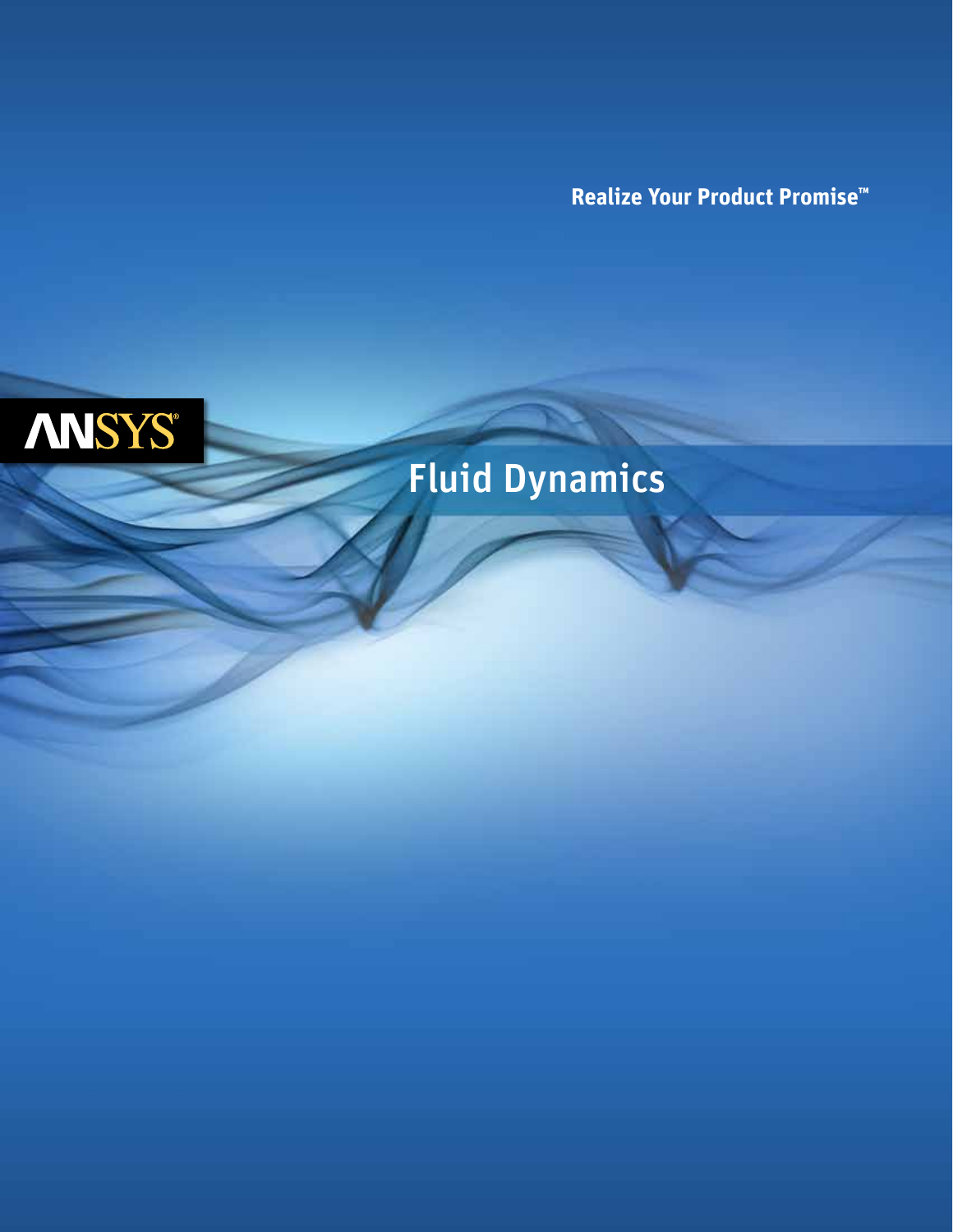# **Fluid Dynamics Realize Your Product Promise**

With the industry's deepest and broadest fluid dynamics capabilities, ANSYS helps you ensure a steady stream of product and process innovation.

Fluid dynamics plays a critical role in many of the products that we encounter every day — from obvious applications such as water treatment systems and auto and aircraft aerodynamics to boundary-pushing usage in developing Olympic swimsuits, America's Cup racing yachts, eco-friendly skyscraper HVAC systems, new plastic and glass materials, high-speed roller coasters, and leading-edge medical therapies. Behind the scenes, fluid dynamics is involved in the design and manufacture of hundreds of consumer, industrial and defense products. In any application that involves gas flow, liquid flow or heat transfer, fluid dynamics analysis can help deliver innovation and greater efficiency.



America's Cup sailing teams have become top-shelf CFD users, pushing the technology envelope. Just a decade ago, experiments using wind tunnels and towing tanks were industry standard. Computer analysis has the potential to include some of the most complex physics effects possible, requiring analysis of hundreds of millions of cells. When ANSYS broke the 1 billion cell barrier, we set the stage for addressing simulation of full systems and multifaceted subsystems.

As products and processes have become more complex, so too have your fluid dynamics problems: complex moving parts that need transient analysis (such as pistons and valves), phase changes caused by heating or cooling liquids (for example, boilers and warmers) and multiphysics phenomena such as fluid−structure interaction (oil rig and airfoil design).

Engineering simulation software — which enables product design and analysis in a virtual environment — has revolutionized fluid dynamics by automating the solution, even for problems that are numerically large. By identifying physical forces and flow characteristics that are sometimes impossible to measure or gain insight into, CFD solutions from ANSYS can help your company dramatically improve time to market, slash development costs and fulfill your critical product promises — minimizing warranty expenses and driving higher customer satisfaction.

#### **ANSYS: Your Trusted Partner for Industry-Leading CFD Solutions**

ANSYS brings together two of the most respected names in fluid dynamics simulation — Fluent® and CFX® — to expertly address your CFD needs with industry-leading technology depth and breadth. Backed by reliable technology that has been verified by academic and independent researchers, technology partners, and a multitude of customers both large and small, our solutions are the tools of choice for innovative product development organizations around the world, in virtually every industry.

The simultaneous pursuit of CFD speed and accuracy can seem next to impossible, and maybe you think you have to choose one over the other. But our software incorporates both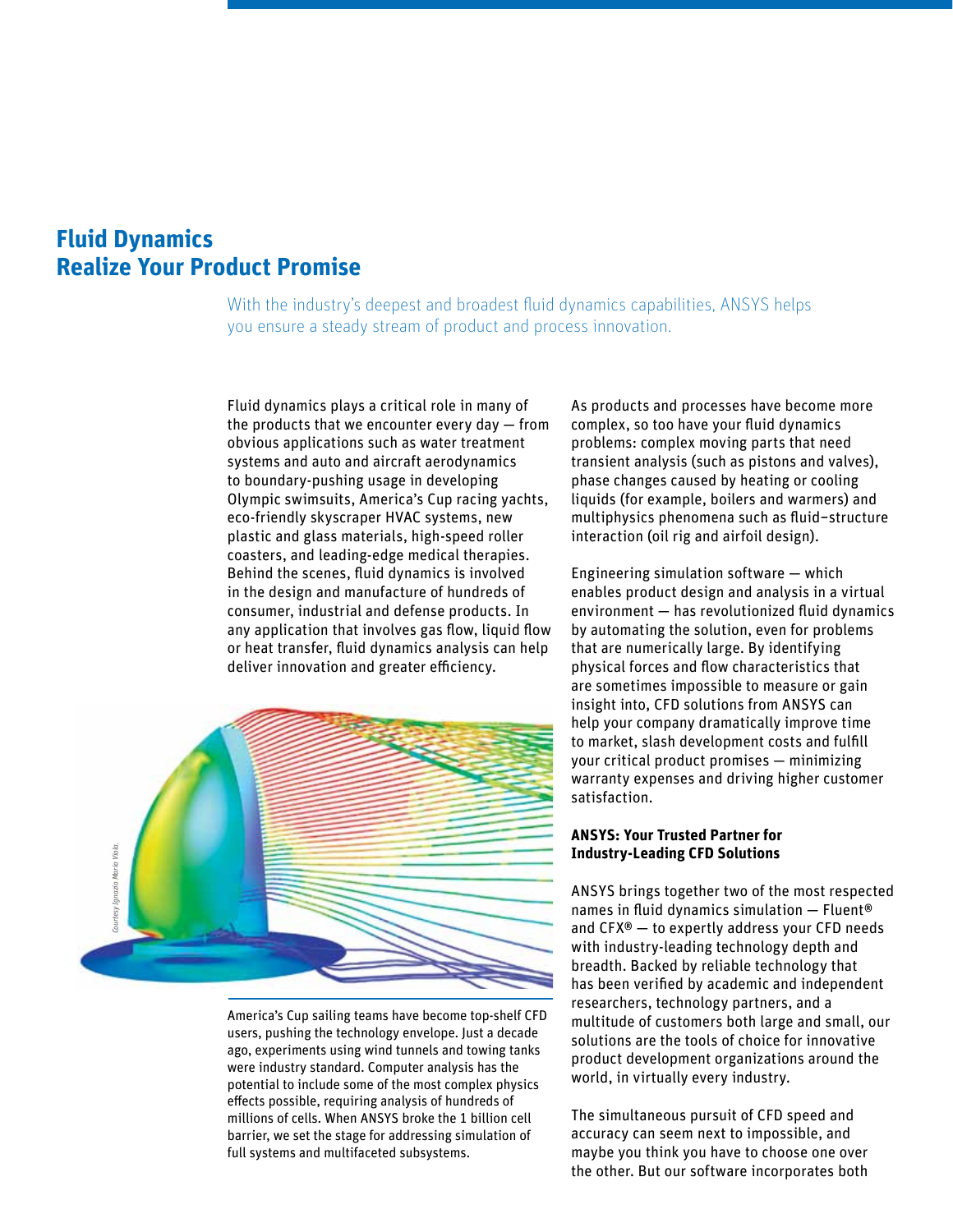

*"We use ANSYS software because we need to speed up our development process for new products by speeding up all phases of design. With simulation we can investigate inside our products virtually, not physically, and look at detail that would be impossible to evaluate otherwise. We can improve the efficiency of our products by investigating small changes in parameters and spend less time than we would for creating a real prototype and testing."*

 **Matteo Cipelli** Advanced Engineering COE Manager Lowara Srl

capabilities — and without compromise. By reducing the overall time to a reliable solution, ANSYS fluid dynamics software empowers you to do more in less time with fewer resources than ever before. The reliable solution gives you the confidence to predict that your products will thrive, as designed, in the real world.

With ANSYS engineering simulation, you can take product failure off your agenda, along with its consequences: profit loss, repair costs, fixed and variable operating costs from downtime, and myriad other expenditures that reverberate throughout the business. The damage can be measured in lost profits — millions per year as well as in reputation, enough to send a company to bankruptcy.

At the same time, you can build in product innovation and success, since our accurate, efficient tools leave more time for exploring design alternatives and optimizing features. You can leverage our best-in-class CFD technologies to confidently predict the real-world performance of your products and processes — and fulfill your most important customer promises.



The engineering challenges that Terrafugia had to overcome in designing its innovative Transition® "flying car" were formidable. ANSYS CFD helped the team to conduct virtual airflow and wing stall speed tests, critical in advancing the project to production prototype with a high degree of confidence in the design.



Robust CFD tools are especially critical when testing is limited. In designing mixers for use in converting nuclear radioactive waste into storable materials, Bechtel National engineers needed sufficient confidence that their fluid flow model would provide pass–fail judgments. Our software enabled them to accurately predict just that.



Engineers apply ANSYS CFD to optimize low-NOx burners for power generation, resulting in good flame quality and excellent run length with minimal downtime — not to mention reduced greenhouse gases.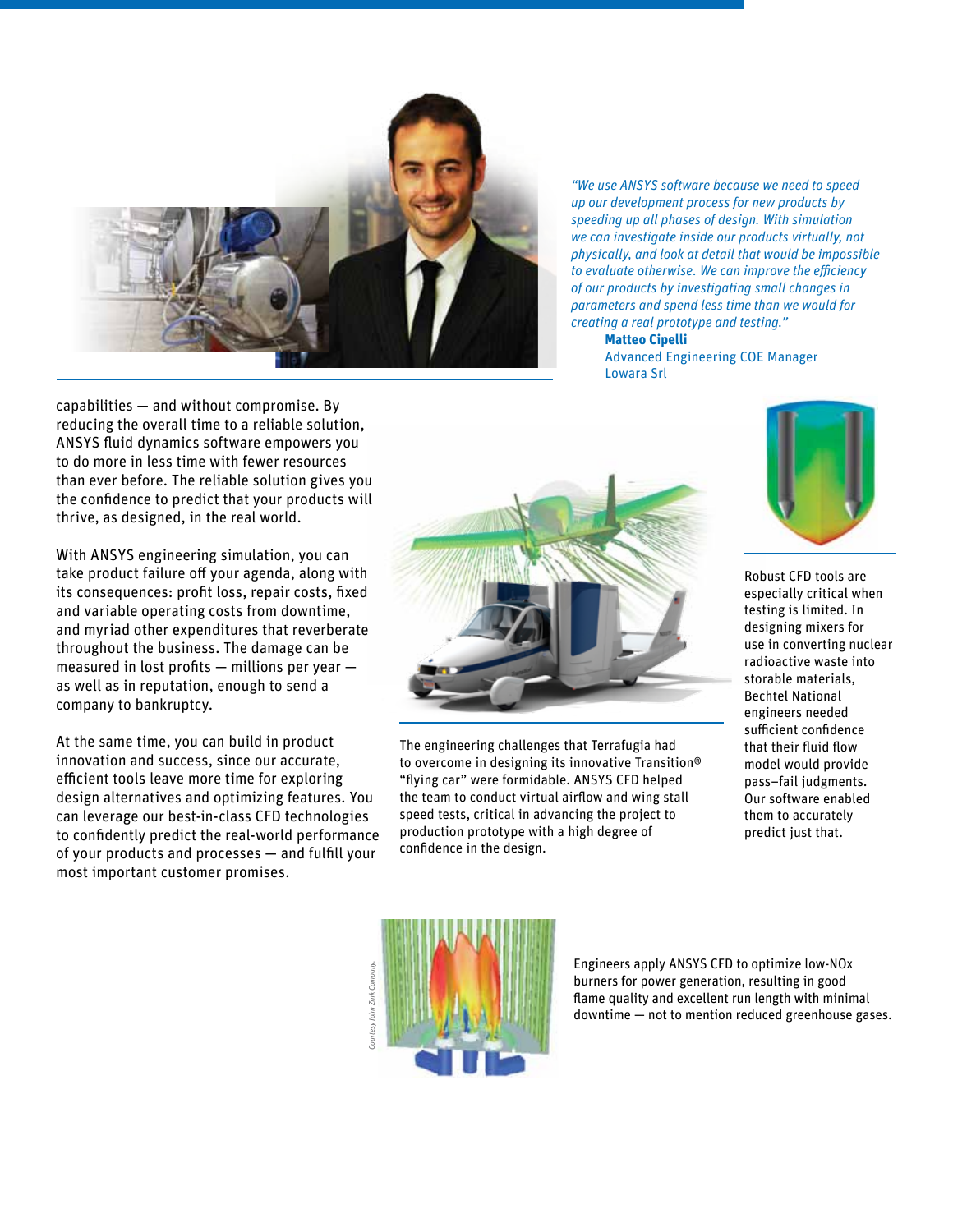

In motorsports, accuracy can be the difference between winning and losing. Red Bull Racing Team won Drivers' and Constructors' championships by optimizing aerodynamics with the help of our CFD.

### **Maximizing Flow and Velocity**

ANSYS solutions have emerged as the industry standard for CFD analysis, thanks to a unique combination of speed and accuracy.

New product designs start to incur costs from the very beginning of the development process and, if all goes as planned, generate revenue only when they make it to market. This fundamental aspect of product development economics is painfully obvious to any company whose products languish on the drawing board for too long — racking up development costs instead of recouping expenditures in the marketplace.

Fluid dynamics problems are becoming more complex as product designs and processes grow in sophistication. Your company already faces shorter product development schedules, which force your engineers to perform numerically large simulations quickly.

But product and process integrity is as important as speed. The high fidelity and accuracy of our CFD solutions provide you with the best of both worlds. Therefore, you can do more in less time, with fewer resources than ever before — while still upholding your performance promise.

 *Courtesy Daimler Chrysler.*Chrysle

ANSYS CFD can solve a wide range of automotive applications, including wind buffeting and engine optimization.

For complex tasks such as geometric meshing, ANSYS offers a high level of automation and user definition that speeds analysis. Customized technologies for specific industries — including turbomachinery and external aerodynamics streamline common simulation tasks.

#### **ANSYS: An Abundance of Customer Applications**

Engineers in a diverse range of industries are using CFD solutions from ANSYS to manage even the most numerically large and complex simulations, driving high-velocity innovation within their companies.

For example, automotive engineers — including those on elite Formula 1™ race teams — take vehicle aerodynamic performance to new levels, gaining dramatic speed and fuel efficiency improvements. Our software helps automotive engineers with a range of other challenges, including internal combustion engine improvements, emissions control device development, thermal studies of underhood systems, and cooling and ventilation systemdesign for car interiors.

In industrial environments, engineering teams choose ANSYS software to analyze fluid dynamics in and around components such as pumps, valves and turbines. Not only do these engineers focus on developing new products and processes to improve output and performance, they also examine equipment retrofits, erosion patterns, and other causes of equipment failure, stresses and fatigue — with an eye toward reducing longterm maintenance costs.

In the aerospace industry, our CFD products are supporting initiatives to build lighter, more efficient, safer and more survivable aircraft.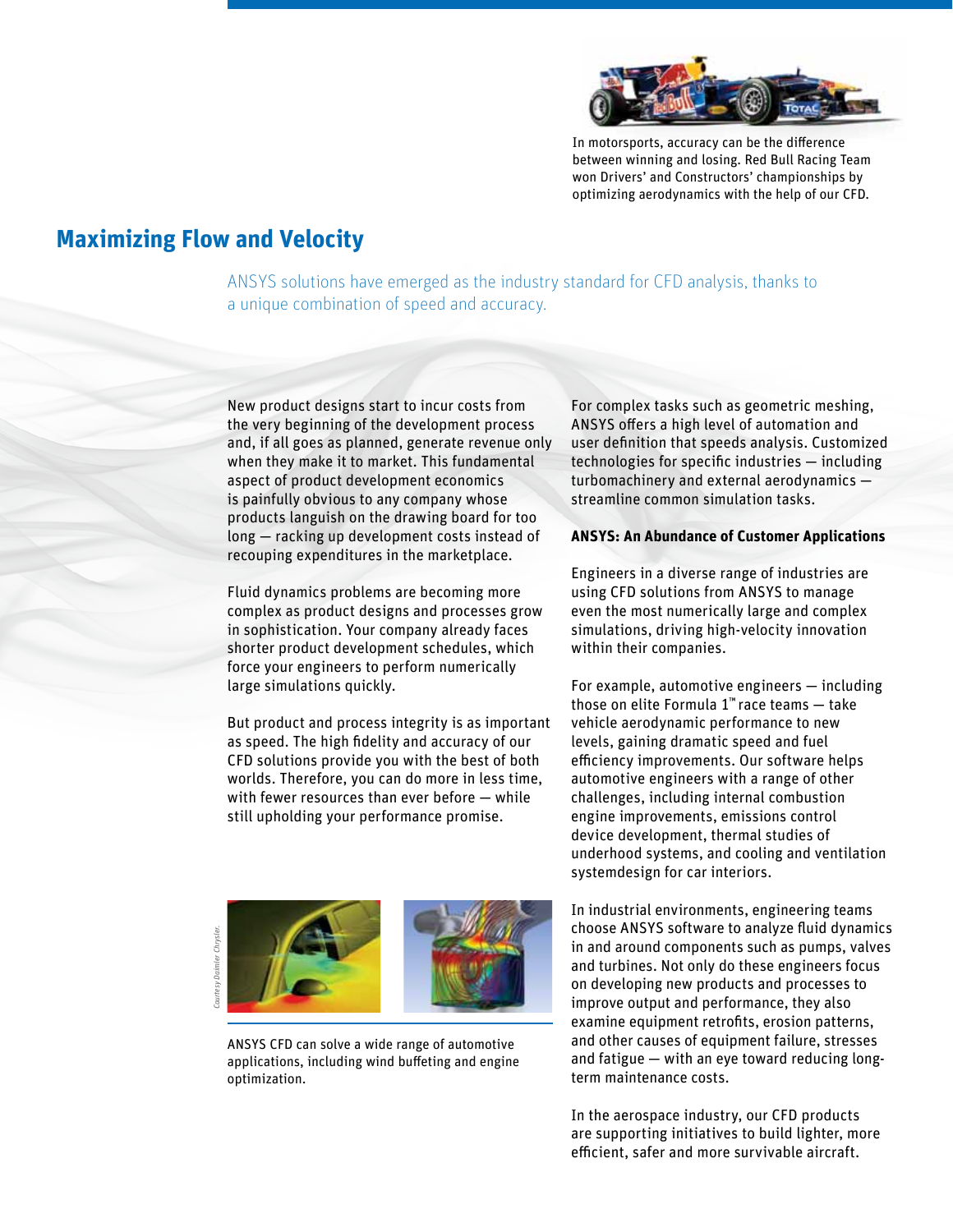

There are no shortcuts in developing life-saving, precise medical devices — such as stents to keep blood vessels open — but there is a way to shorten process. Biomedical engineers turn to our software to explore issues such as cardiovascular flows and stresses, drug delivery systems and their travel paths through the body, and the velocities inside inhalers and other respiratory devices.

As they explore novel composite materials and new designs for components such as landing gear, aerospace engineers must ensure that they are also maximizing aerodynamics, which leads to optimal range, efficiency, speed and maneuverability for all types of aircraft.

Researchers at universities and other organizations around the world turn to trusted ANSYS CFD solutions to support breakthrough applications in exciting new areas. Their fluid dynamics analysis of human blood vessels, jet fuel chemistries, lean-burn combustors, nextgeneration fabric manufacturing and other areas is pushing the current boundaries of engineering simulation — and driving new levels of CFD analysis. ANSYS is there to meet their specialized needs — as well as the customized fluid dynamic analysis demands of your business.



In the energy industry, ANSYS CFD tools can be applied to a wide range of combustion, emission and power generation problems. Software from ANSYS has been leveraged to design innovative coal mine ventilation systems, next-generation burners and furnaces, pollution control devices, oil drilling machinery, piping systems, and spent nuclear fuel processing technologies. From new product design through fatigue testing and maintenance reduction initiatives, CFD solutions from ANSYS play a critical role in defining our energy future.



The structural integrity of any building is only as good as its individual parts — which all contribute to how the building will perform under normal, or extreme, conditions. ANSYS CFD has helped explore innovation in iconic landmarks related to wind patterns and erosion, HVAC systems, roof drainage, and a plethora of other factors.



In designing the yoomi baby bottle warmer with our tools, Intelligent Fluid Solutions cut two years out of its development schedule (compared to buildand-test methods) and consequently saved tens of thousands in

costs. The final step quickly crunched through thousands of possible geometric alternatives to find the best design. The result: yoomi engineers managed to double the performance of the initial prototype while building just four physical models.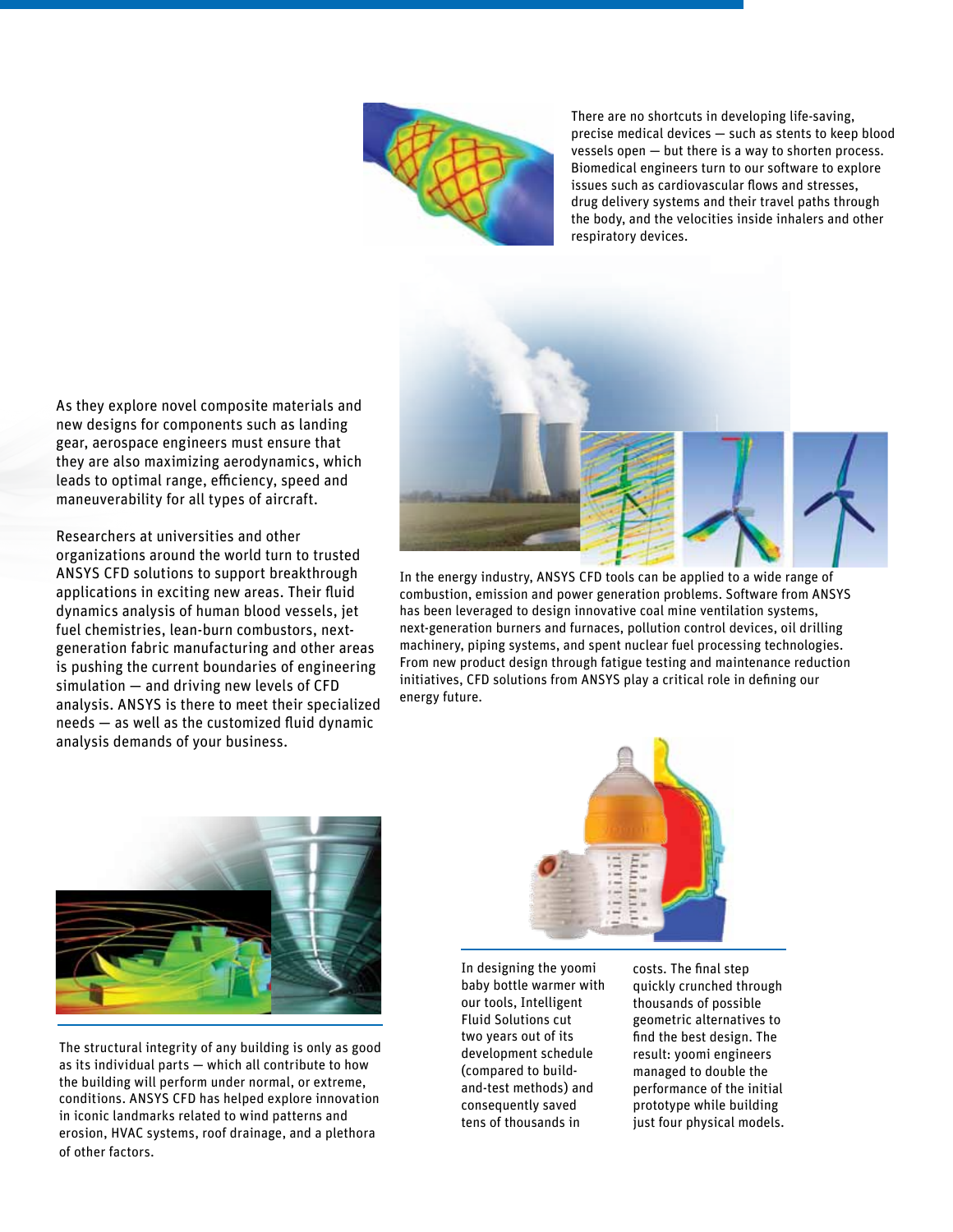## **Brimming with Best-in-Class Technologies**

Robust CFD tools from ANSYS represent the state of the art in fluid dynamics simulation.

Combining the well-known expertise of Fluent and CFX, ANSYS solutions cover the entire spectrum of fluid dynamics analysis. From leading-edge turbulence and reacting flows to multiphase problems such as solidification and gasification, free surface, boiling, cavitation, wet steam, slurry, real gas, noise, solidification, and melting, we deliver industry-leading capabilities to meet your most challenging CFD simulation needs.

More sophisticated and accurate physical models drive more-authentic CFD simulations that can reveal new levels of insight into product designs. The ANSYS suite includes a variety of models for reacting and combusting flow (including surface and porous media reactions and discrete ordinates radiation models supporting entirely specular walls). So you can achieve reliable and efficient calculations, our CFD software uses industry-leading numerics to virtually represent all the physics happening in a process or device. Solutions include finite-volume solvers using



Speedo® realized its product promise at the 2008 Olympics, where the majority of medals won and world records broken were achieved by competitors wearing swimsuits designed in part with our CFD software.

both coupled and segregated methods for general fluid-flow modeling as well as a finite-element solver for viscous flows of complex fluids.

ANSYS CFD solvers are designed to handle all types of meshes, with moving and deforming mesh capabilities, advanced multi-grid methods, and solution-based, adaptive remeshing functionality. Our tools deliver highly accurate results across all flow regimes — from hypersonic to creeping flows, Newtonian to non-Newtonian.

The adjoint solver in ANSYS software provides specific information that is otherwise difficult to gather. Because adjoint solutions estimate the effect of a change prior to actually making the change, this exclusive capability adds to the speed of simulation.

Though such added complexity can lead to longer turnaround time, engineers don't have to make trade-offs: The world-leading CFD suite offers both speed and accuracy. HPC and parallel computing provide powerful and scalable options — so you get more geometric detail, larger systems (such as a full 360-degree blade passage, not a singleblade passage), and more complex physics (for example, an unsteady turbulence rather than a steady turbulence model). The result is enhanced insight into product performance, insight that can't be gained any other way. This detailed understanding can yield enormous business benefits by revealing design issues that might lead to product failure or troubleshooting delays.